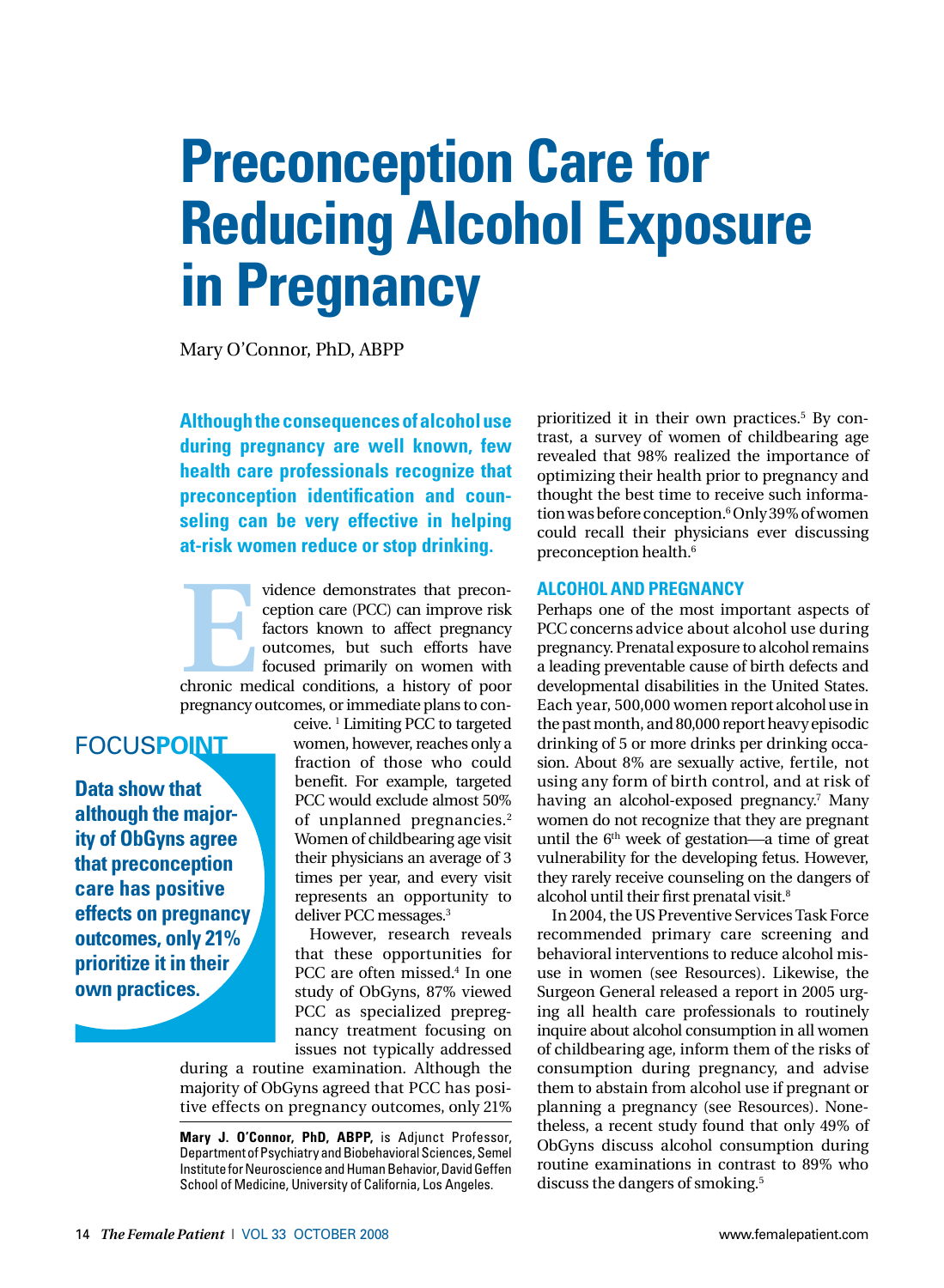#### **FIGURE 1. The T-ACE Alcohol Screening Questionnaire8 \***

#### **T** - **TOLERANCE**

How many drinks does it take to make you feel high?  $[>3$  drinks = 2 points]

- **A** Have people **ANNOYED** you by criticizing your drinking? ["yes" = 1 point]
- **C** Have you ever felt you ought to **CUT DOWN** on your drinking? ["yes" = 1 point]
- **E EYE OPENER** Have you ever had a drink first thing in the morning to steady your nerves or get rid of a hangover? ["yes" = 1 point]

\*Positive result  $\geq 2$  points.

#### **SCREENING**

One reason many health care professionals do not routinely counsel women concerning their alcohol use may relate to their unfamiliarity with validated screening tools and effective intervention techniques. Currently, the most commonly recommended screening questionnaires for women are the T-ACE and TWEAK instruments, with quantity and frequency measures employed as well (Figures 1, 2).<sup>8</sup> The National Institute on Alcohol Abuse and Alcoholism recommends alcohol abstinence for women who are planning on becoming pregnant, not using effective contraception, or are pregnant or nursing.

#### **INTERVENTION**

For women with positive screening results for alcohol use or abuse, brief intervention has been shown to be a low-cost, effective approach to reducing alcohol use in non-dependent individuals and facilitating referral of dependent individuals.9 This approach can be used by health care professionals who are not specialists in treating alcohol abuse/dependence, and takes about 15 minutes to deliver. The main components involve prompts to think about the consequences of drinking during pregnancy and the benefits of stopping, a review of risky drinking situations and coping strategies, and setting a goal of abstinence during pregnancy or reducing drinking levels if the woman cannot abstain. Empathy on the part of the counselor and selfmotivation/optimism for behavior change on the part of the woman are essential elements of brief intervention, along with ongoing follow-up and support.

The most effective use of brief intervention in PCC is demonstrated by Project CHOICES,

#### **FIGURE 2. The TWEAK Alcohol Screening Questionnaire8 \***

#### **T - TOLERANCE**

How many drinks does it take before you begin to feel the first effects of alcohol? [>3 drinks = 2 points]

#### **W - WORRY**

Do close friends or relatives worry or complain about your drinking? ["yes" = 2 points]

#### **E - EYE OPENER**

Do you sometimes have a drink in the morning when you first get up? ["yes" = 1 point]

#### **A - AMNESIA**

Has a friend or family member ever told you about things you said or did when you were drinking that you could not remember? ["yes" = 1 point]

#### **K - CUT DOWN**

Do you sometimes feel the need to cut down on your  $drinking?$  ["yes" = 1 point]

\*A score of >3 signifies alcohol-dependence. A score of >2 can identify pregnant women who may not be alcohol-dependent but may be drinking at levels that put the fetus at risk.

a randomized, controlled clinical trial designed to prevent alcohol-exposed pregnancies among high-risk women in various community settings.10 A unique aspect of the intervention was that it focused not only on reducing risky drinking, but also addressed pregnancy postponement. Findings were that at 3-, 6-, and 9-month follow-up, women in the intervention group were twice as likely to reduce their risk for an alcohol-exposed pregnancy compared with those in the control group by decreasing

FOCUS**POINT One reason many ObGyns do not routinely counsel women concerning their alcohol use may relate to their unfamiliarity with validated screening tools and effective intervention techniques.**

risky drinking, increasing use of effective contraception, or both. Similar cognitive behavioral

#### **Resources**

- US Preventive Services Task Force recommendations on alcohol screening and intervention: www.ahrq.gov/clinic/uspstf/uspsdrin.htm#summary
- Surgeon General's Advisory on Alcohol Use in Pregnancy: www.cdc.gov/ncbddd/fas
- ACOG toolkit for fetal alcohol spectrum disorders: www.cdc.gov/ncbddd/fas/acog\_toolkit.htm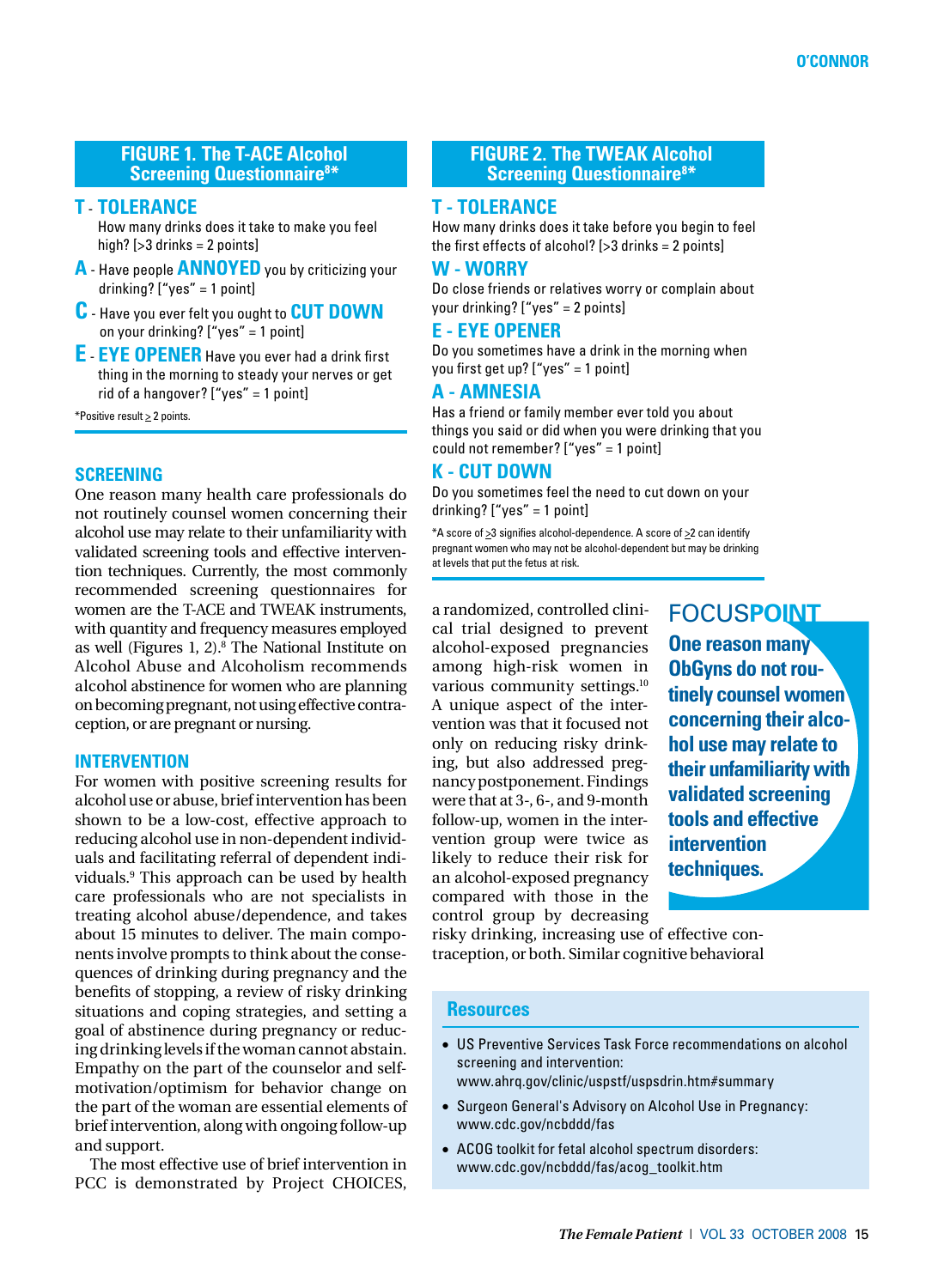#### **FIGURE 3. Brief Intervention for Pregnant Women12\***

**RESPONSIBILITY:** "You are doing many good things to have a healthy pregnancy. You mentioned that you sometimes have \_\_\_\_ drinks. Did you know that there is no safe number of drinks to have when you are pregnant? What you do about your drinking is up to you, but you can have a healthier baby if you stop drinking completely."

**EDUCATION:** "A baby who has been exposed to alcohol during pregnancy might have some problems, including small size, mental retardation, facial deformities, problems eating and sleeping, hyperactivity, inattention, language delays, memory and learning problems, social problems, and motor delays."

ADVICE TO CHANGE: "The best advice for a pregnant woman is not to drink any alcohol. What do you think about this? Would you like to work with me to stop drinking during this pregnancy?"

WAYS TO REDUCE DRINKING/RISKY SITUATIONS: "People drink for different reasons, such as at a party; on weekends; following arguments; when feeling anxious, stressed, angry, or sad; when smoking; or when friends are drinking. What situations make you feel like drinking?"

**WAYS TO REDUCE DRINKING/COPING STRATEGIES:** "It is important to figure out how you can resist drinking in risky situations. People can fight the desire to drink by going for a walk, talking to a friend, grabbing a snack, or listening to music. Can you tell me some ways you think you could avoid drinking in risky situations?"

**ESTABLISHING A DRINKING GOAL:** "Would you like to set a drinking goal? The best goal for someone who is pregnant is abstinence. Would you like to set a goal of abstinence?" If the woman says she cannot attain abstinence, then say, "I know that some people find total abstinence difficult. Would you like to set a goal to cut down on your drinking?" Make a signed contract for abstinence or cutting down on the number of drinks per week.

**SELF-EFFICACY:** "On a scale of 1 to 5, how sure are you that you can stop (lower) your drinking? 1 means you think you cannot stop (lower) your drinking, and 5 means you are sure you can stop (lower) your drinking."

**SUGGESTIONS FOR CUTTING DOWN:** "If you feel that you cannot stop drinking right now, here are ways to cut down."

- Add water to hard liquor Do not drink from the bottle
- 
- 
- Drink no more than 1 drink per hour Drink water or juice instead of alcohol
- Eat food when you drink  **Do** not drink 3 or more drinks per drinking occasion.
- Sip your drinks

**ENCOURAGEMENT AND FOLLOW-UP:** "Changing your behavior can be hard, but it will become easier. Some people have days when they drink too much. If this happens to you, don't give up! Think about how many days you didn't drink and congratulate yourself. Remember that your follow-up visit is very important, so make sure that you keep your appointment to come back to see me."

\*Adapted from the Western Regional Training Center on Fetal Alcohol Exposure.

# FOCUS**POINT**

**The only definitive way to prevent alcohol-exposed pregnancies, in particular, is to advise women to stop drinking before conception.**

approaches have also demonstrated reductions in alcohol use in pregnant women, resulting in better newborn outcomes (Figure 3). $11,12}$  Subsequently, a tool kit was developed by ACOG under the auspices of the CDC to enhance formal screening and brief intervention preconception and in pregnant women (see Resources).

#### **CONCLUSION**

The greatest opportunities for healthy pregnancy outcomes lie in preconception care. The only definitive way to prevent alcohol-exposed pregnancies, in particular, is to advise women to stop drinking before conception. Routine screening and brief intervention, counseling on effective contraception, and improved access to treatment for alcohol-dependent women are all effective methods for avoiding the devastating developmental outcomes associated with alcoholexposed pregnancies.

*The author reports no actual or potential conflicts of interest in relation to this article.*

#### **REFERENCES**

1. Curtis M, Abelman S, Schulkin J, Williams JL, Fassett EM. Do we practice what we preach? A review of actual clinical practice with regards to preconception care guidelines. *Matern Child Health J*. 2006;10(5 Suppl.):S53-S58.